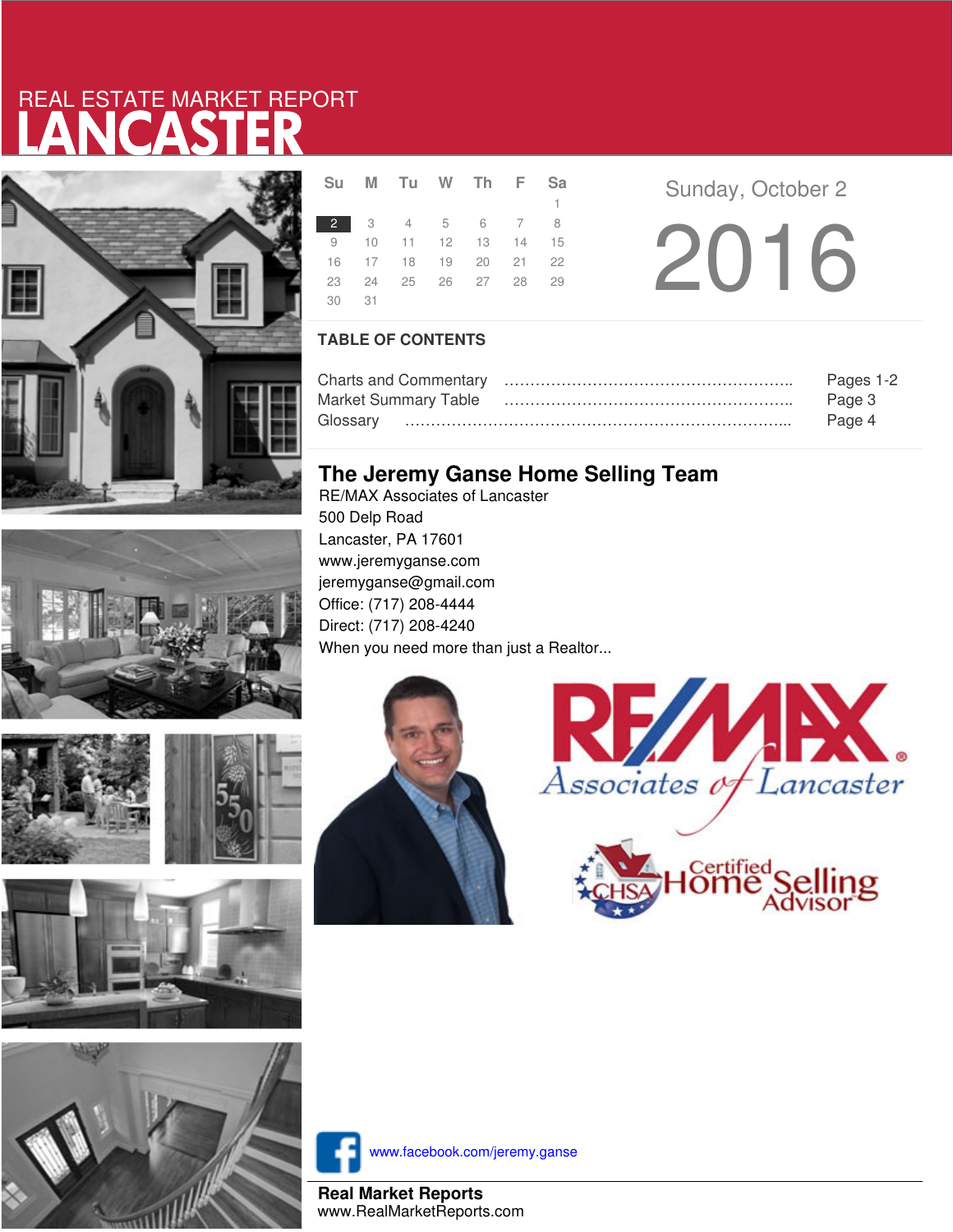

Sunday, October 2, 2016

## The Jeremy Ganse Home Selling Team

jeremyganse@gmail.com RE/MAX Associates of Lancaster Office: (717) 208-4444

at the real estate market. Currently there are 883 sales pending in the market overall, leaving 1767 listings still for sale. The resulting pending ratio is 33.3% (883 divided by 2,650). So you might be asking yourself, that's great... but what exactly does it mean? I'm glad you asked! *Let's take a look*

The pending ratio indicates the supply & demand of the market. Specifically, a high ratio means that listings are in demand and quickly going to contract. Alternatively, a low ratio means there are not enough qualified buyers for the existing supply.

**"Current inventory is described as mildly active."**

Taking a closer look, we notice that the \$150K - \$200K price range has a relatively large number of contracts pending sale.

We also notice that the \$150K - \$200K price range has a relatively large inventory of properties for sale at 254 listings. The average list price (or asking price) for all properties in this market is \$282,035.





A total of 3256 contracts have closed in the last 6 months with an average sold price of \$211,783. Breaking it down, we notice that the \$150K - \$200K price range contains the highest number of sold listings.

Alternatively, a total of 1477 listings have failed to sell in that same period of time. Listings may fail to sell for many reasons such as being priced too high, having been inadequately marketed, the property was in poor condition, or perhaps the owner had second thoughts about selling at this particular time. The \$150K - \$200K price range has the highest number of off-market listings at 247 properties.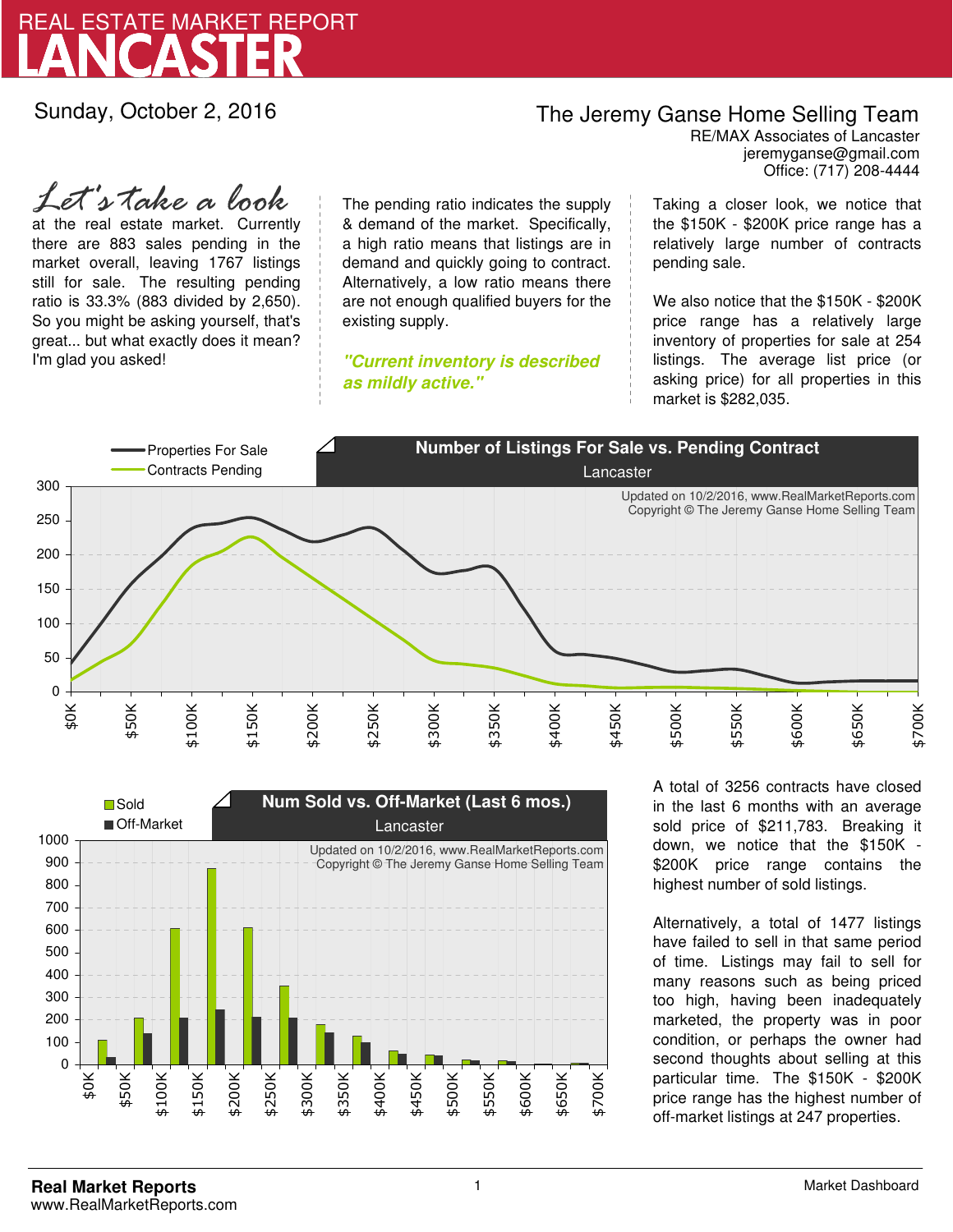# LANCASTER REAL ESTATE MARKET REPORT

### Sunday, October 2, 2016

## The Jeremy Ganse Home Selling Team

jeremyganse@gmail.com RE/MAX Associates of Lancaster Office: (717) 208-4444

Looking at the chart to the right, you might be wondering why average days on market (DOM) is important. This is a useful measurement because it can help us to determine whether we are in a buyer's market (indicated by high DOM), or a seller's market (indicated by low DOM). Active listings (properties for sale) have been on the market for an average of 150 days.

Analysis of sold properties for the last six months reveals an average sold price of \$211,783 and 45 days on market. Notice that properties in the \$400K - \$450K price range have sold quickest over the last six months.

The recent history of sales can be seen in the two charts below. The average sold price for the last 30 days was \$205,756 with an average DOM of 39 days.

Since the recent DOM is less than the average DOM for the last 6 months, it is a positive indicator for demand. It is always important to realize that real estate markets can fluctuate due to many factors, including shifting interest rates, the economy, or seasonal changes.



### **"The average list-to-sales ratio for this area is 97.9%."**

Ratios are simple ways to express the difference between two values such as list price and sold price. In our case, we typically use the list-to-sale ratio to determine the percentage of the final list price that the buyer ultimately paid. It is a very common method to help buyers decide how much to offer on a property.

Analysis of the absorption rate indicates an inventory of 3.3 months based on the last 6 months of sales. This estimate is often used to determine how long it would take to sell off the current inventory of properties if all conditions remained the same. It is significant to mention that this estimate does not take into consideration any additional properties that will come onto the market in the future.



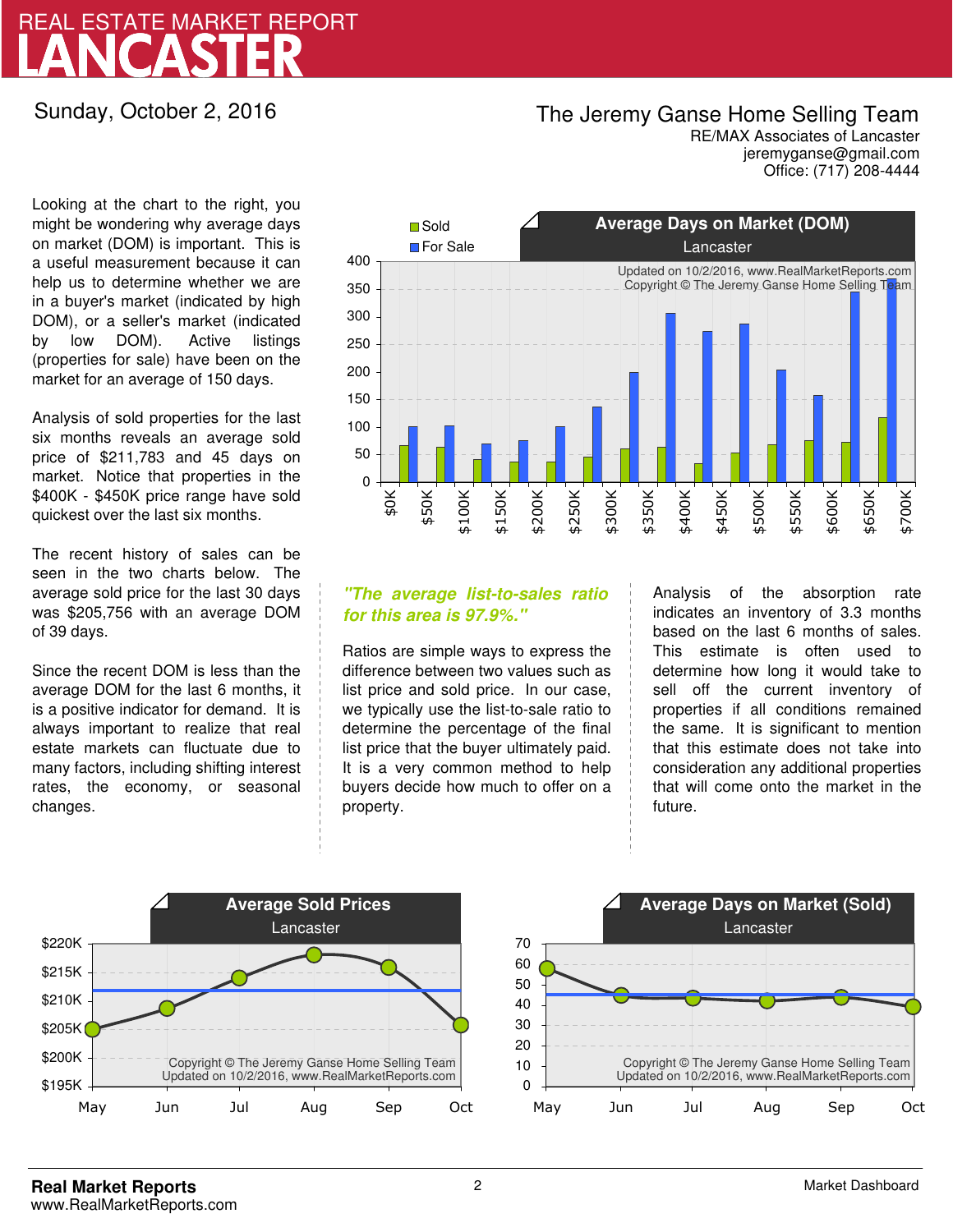# LANCASTER REAL ESTATE MARKET REPORT

Sunday, October 2, 2016

# The Jeremy Ganse Home Selling Team

jeremyganse@gmail.com RE/MAX Associates of Lancaster Office: (717) 208-4444

|                                    |                    | <b>Contracts Pending [2]</b> |            |                   | Off-Market in the Last 6 Months [3] |                               |              |                |            |                   | <b>Absorption Rate</b> |                   |  |              |      |
|------------------------------------|--------------------|------------------------------|------------|-------------------|-------------------------------------|-------------------------------|--------------|----------------|------------|-------------------|------------------------|-------------------|--|--------------|------|
|                                    |                    | For Sale <sup>[1]</sup>      |            |                   |                                     | Sold in the Last 6 Months [4] |              |                |            |                   |                        |                   |  |              |      |
|                                    | <b>Price Range</b> | Total                        | Avg        | Avg               | Total                               | Pending                       | <b>Total</b> | <b>Total</b>   | Avg        | Avg Orig          | Avg                    | Avg               |  | List to      | Mos. |
| Min.                               | Max.               | <b>Num</b>                   | <b>DOM</b> | <b>List Price</b> | <b>Num</b>                          | Ratio                         | <b>Num</b>   | <b>Num</b>     | <b>DOM</b> | <b>List Price</b> | <b>List Price</b>      | <b>Sold Price</b> |  | <b>Sales</b> |      |
| \$0                                | \$49,999           | 41                           | 102        | \$38,579          | 17                                  | 29.3%                         | 32           | 109            | 67         |                   | \$38,225               | \$33,323          |  | 87.2%        | 2.3  |
| \$50,000                           | \$99,999           | 157                          | 103        | \$78,618          | 70                                  | 30.8%                         | 140          | 209            | 63         |                   | \$80,900               | \$76,184          |  | 94.2%        | 4.5  |
| \$100,000                          | \$149,999          | 238                          | 70         | \$129,584         | 184                                 | 43.6%                         | 211          | 609            | 41         |                   | \$132,506              | \$130,159         |  | 98.2%        | 2.3  |
| \$150,000                          | \$199,999          | 254                          | 76         | \$177,900         | 226                                 | 47.1%                         | 247          | 875            | 37         |                   | \$177,373              | \$175,178         |  | 98.8%        | 1.7  |
| \$200,000                          | \$249,999          | 219                          | 101        | \$226,840         | 166                                 | 43.1%                         | 213          | 610            | 38         |                   | \$226,994              | \$223,465         |  | 98.4%        | 2.2  |
| \$250,000                          | \$299,999          | 239                          | 138        | \$277,833         | 106                                 | 30.7%                         | 209          | 352            | 46         |                   | \$277,077              | \$272,801         |  | 98.5%        | 4.1  |
| \$300,000                          | \$349,999          | 174                          | 200        | \$326,364         | 46                                  | 20.9%                         | 145          | 180            | 61         |                   | \$328,914              | \$322,333         |  | 98.0%        | 5.8  |
| \$350,000                          | \$399,999          | 180                          | 306        | \$375,900         | 35                                  | 16.3%                         | 101          | 130            | 64         |                   | \$378,296              | \$370,504         |  | 97.9%        | 8.3  |
| \$400,000                          | \$449,999          | 60                           | 273        | \$427,248         | 12                                  | 16.7%                         | 50           | 61             | 34         |                   | \$427,169              | \$419,997         |  | 98.3%        | 5.9  |
| \$450,000                          | \$499,999          | 49                           | 288        | \$478,107         | 6                                   | 10.9%                         | 39           | 43             | 54         |                   | \$482,855              | \$469,627         |  | 97.3%        | 6.8  |
| \$500,000                          | \$549,999          | 29                           | 205        | \$526,878         | $\overline{7}$                      | 19.4%                         | 19           | 21             | 69         |                   | \$540,300              | \$520,936         |  | 96.4%        | 8.3  |
| \$550,000                          | \$599,999          | 33                           | 158        | \$589,315         | 5                                   | 13.2%                         | 15           | 17             | 75         |                   | \$599,789              | \$574,695         |  | 95.8%        | 11.6 |
| \$600,000                          | \$649,999          | 13                           | 345        | \$637,876         | $\overline{c}$                      | 13.3%                         | 6            | $\overline{4}$ | 73         |                   | \$619,900              | \$604,500         |  | 97.5%        | 19.5 |
| \$650,000                          | \$699,999          | 16                           | 369        | \$684,263         | 0                                   | 0.0%                          | 9            | $\overline{7}$ | 118        |                   | \$710,243              | \$669,857         |  | 94.3%        | 13.7 |
| \$700,000                          | $+$                | 65                           | 181        | \$997,602         | 1                                   | 1.5%                          | 41           | 29             | 75         |                   | \$926,906              | \$872,619         |  | 94.1%        | 13.4 |
| <b>Market Summary &gt;&gt;&gt;</b> |                    | 1,767                        | 150        | \$282,035         | 883                                 | 33.3%                         | 1,477        | 3,256          | 45         |                   | \$216,231              | \$211,783         |  | 97.9%        | 3.3  |

Status = [1] A; [2] P; [3] E, L, W; [4] C

County = Lancaster

1

Property Type = Residential/Farm

Date Range = 04/03/2016 to 10/02/2016 control but not guaranteed.